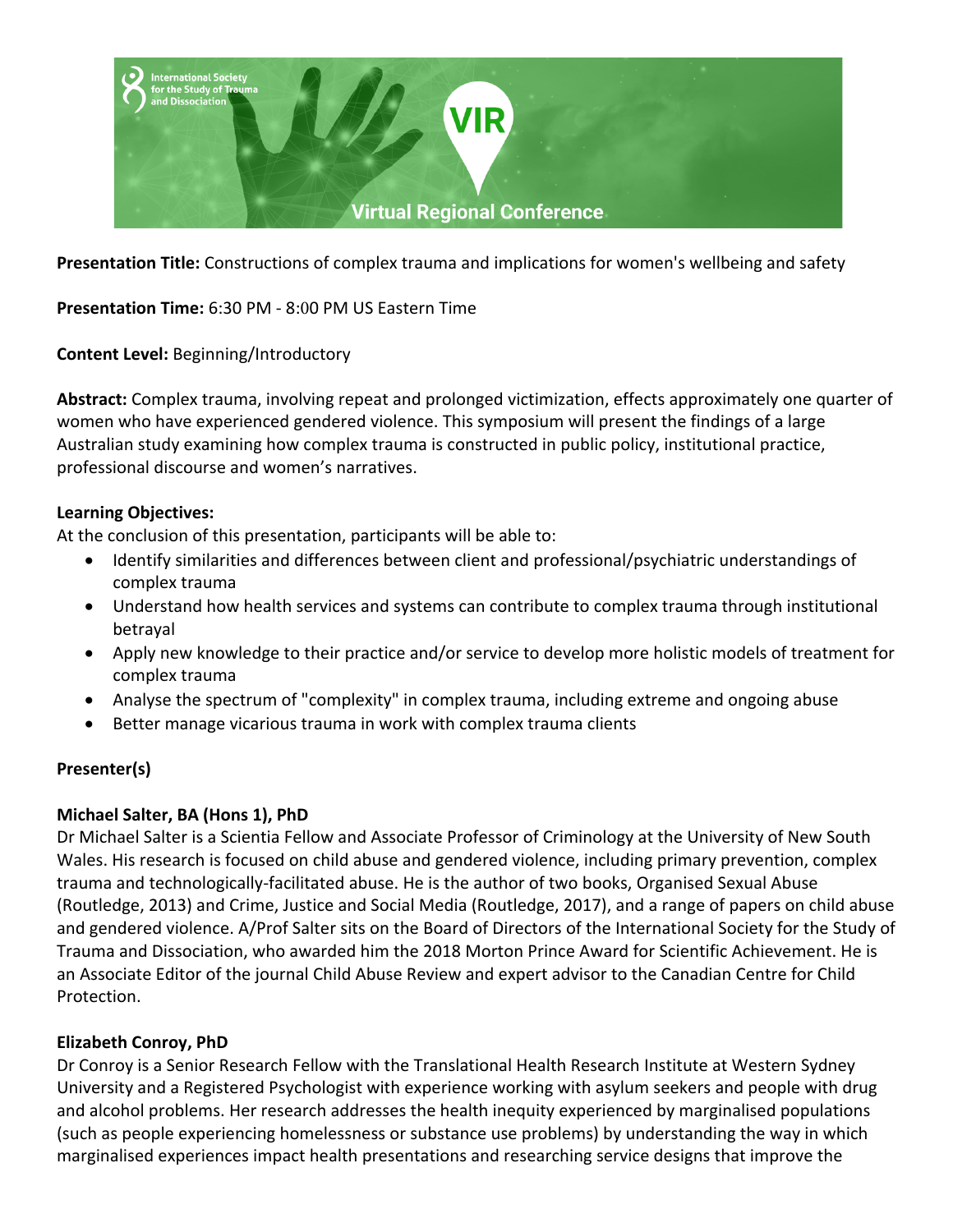resiliency and health outcomes of these groups. Dr Conroy is currently leading a program of research on substance use and gambling comorbidity in addition to her work on resiliency and family among homeless and substance dependent adults.

## **Jackie Burke, B Psych (Hons)**

Jackie Burke is a Registered Consultant Psychologist with over 20 years experience in counselling, supervision and consultancy service provision. She has worked for the last 12 years researching and assisting individuals and organisations to effectively manage vicarious trauma. She is a Victims Services approved counsellor, fellow of the ANZ Mental Health Association, adjunct fellow at Western Sydney University and scientific committee member of the International Society for the Study of Trauma and Dissociation."

## **Warwick Middleton, MB BS, FRANZCP, MD**

Warwick Middleton MB BS, FRANZCP, MD., holds appointments as Professor, School of Medicine, University of Queensland, and as Adjunct Professor, School of Public Health, La Trobe University, School of Behavioral, Cognitive & Social Sciences, University of New England, and Department of Psychology, University of. He has made substantial and ongoing contributions to the bereavement and trauma literatures and was with Dr Jeremy Butler author of the first published series in the Australian scientific literature detailing the abuse histories and clinical phenomenology of patients fulfilling diagnostic criteria for Dissociative Identity Disorder. He chairs The Cannan Institute as well as its research and conference organizing committees. In 1996 he was the principal architect in establishing Australia's first dedicated unit treating dissociative disorders (the Trauma and Dissociation Unit, Belmont Hospital – Healthe Care) and he continues as its Director. He is the first researcher to ever do systematic research into ongoing incestuous abuse during adulthood.

He is a Past President and Fellow of the International Society for the Study of Trauma and Dissociation (ISSTD) and a recipient of that Society's Lifetime Achievement Award. He chaired an editorial grouping that put together a Special (double) Issue of the Journal of Trauma and Dissociation ("The Abused and the Abuser: Victim – Perpetrator Dynamics"), published in 2017 and published also in expanded and updated book-form in 2018 (Routledge). He is Co-Chair of the ISSTD Membership Committee (with Abigail Percifield), Vice Chair of the Scientific Committee and a member of the Webinar Committee.

# **Heather Hall, MD**

Dr. Hall is a board-certified adult psychiatrist. She has over thirty years of experience. She combines her expertise in psychopharmacology and psychotherapy in developing a treatment plan tailored to the needs of each individual. Before establishing her private practice, Dr. Hall was an associate clinical professor of psychiatry at UCSF and then UC Davis. She is currently on the board of directors of the International Society for the Study of Trauma and Dissociation and specializes in the treatment of complex trauma. Dr. Hall is a graduate of Smith College in Northampton MA. She completed her medical training at Drexel University in Philadelphia PA and her psychiatric training at The Institute of Pennsylvania hospital, also in Philadelphia.

**Presentation Title:** Constructions of Trauma and Complex Trauma by Women and Professionals

**Abstract:** This paper provides an overview of the research project and then presents qualitative data on women's and professional's understandings of trauma and complex trauma. The paper explains the ways in which interviewees distinguished trauma from complex trauma, and the implications of women's narratives of complex trauma for professional practice. In particular, while professionals tended to focus on the psychology of complex trauma, women were more likely to emphasise the somatic and relational impacts of complex trauma, often extending across generations. Their accounts trouble the individualistic framing of complex trauma within Western psychiatry and psychology and instead point to complex trauma as the embodied,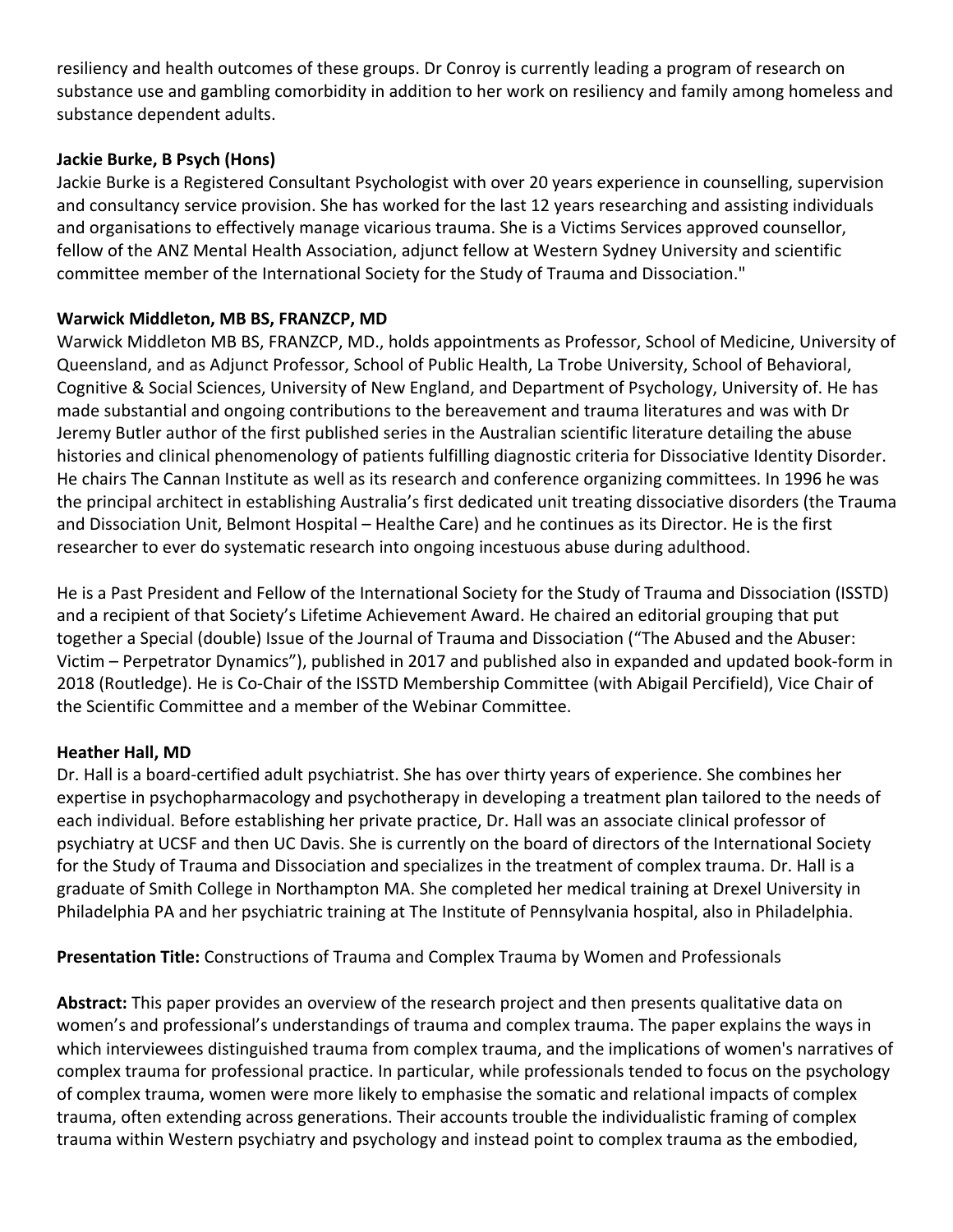psychosocial and contextual experience of unfolding abuse and betrayal. The paper also summarises the ways in which women developed new skills and capacities to predict, self-manage and heal from complex trauma.

## **Presenter(s)**

Michael Salter, BA (Hons 1), PhD

**Presentation Title:** Health Responses to Complex Trauma

**Abstract:** Given the complexity of their needs and experiences, the engagement of women with complex trauma with a spectrum of services and agencies is fraught with potential for misunderstanding and misrecognition. This paper describes the variety of women's engagement with: community mental health services, inpatient care and hospitalisation, emergency departments, and general practice and psychology services. A consistent theme running throughout their experiences was the risk of traumatisation faced by women when they entered these systems voluntarily or involuntarily. Through self-advocacy and persistence, some women were able to connect with specialist services and professionals who were able to provide trauma care. However, major obstacles to effective and appropriate responses to women with complex trauma included the scarcity of affordable and accessible trauma services, an endemic lack of trauma training and literacy across health care settings, discriminatory attitudes to traumatised and abused women, and convoluted service systems through which women often fell through the cracks. Drawing on interviews with women and professionals, the paper presents a model of 'best practice' in working with women with complex trauma, with a focus on service delivery and system design.

## **Presenter(s)**

Elizabeth Conroy, PhD

**Presentation Title:** This Work Touches Us at Such a Deep Place: Vicarious Trauma and Working with Complex Trauma

**Abstract:** This paper draws on interviews with professionals in the complex trauma field to map the potentially detrimental impacts of vicarious trauma. Symptoms of both secondary traumatic stress and cognitive changes are identified, with some participants articulating concerning symptoms that clearly impair their wellbeing as well as their ability to provide best possible services to clients. Most of the organizations in our study had some policy about vicarious trauma management. Few however, had well conceptualized, robust and systemic vicarious trauma management programs in place. Such programs are increasingly being implemented for trauma exposed workforces across Australia and internationally. Evidence from the literature is sufficient to build successful and cost-effective programs to manage this risk and move beyond reliance on individual self care which is insufficient to effectively manage the risk of vicarious trauma. The paper also emphasises the benefits of complex trauma work and the salutogenic effects of treating complex trauma clients.

# **Presenter(s)**

Jackie Burke, B Psych (Hons)

**Presentation Title:** Complex Presentations in Complex Trauma Work: Extreme Trauma and Ongoing Abuse

**Abstract:** This paper draws on interview data with women and professionals who describe situations in which women are entrapped in severe and ongoing abuse in Australia. While ongoing familial sexual abuse into adulthood has been documented nationally and internationally, it is largely ignored in policy frameworks